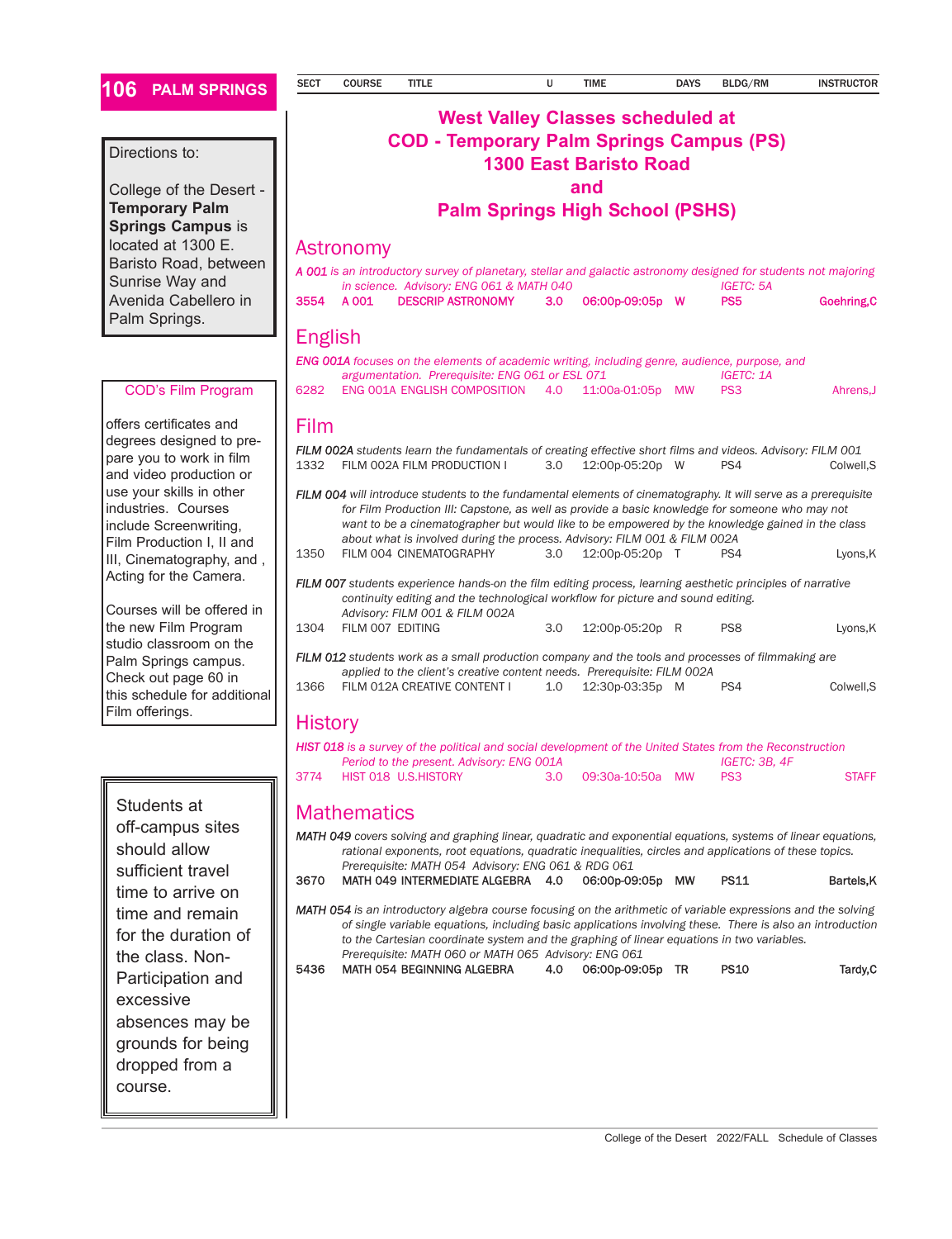| <b>SECT</b>                                                                                                    | <b>COURSE</b> | <b>TITLE</b>                                                                                                                                                                                                                                                                                                                                                                                           | Ù     | <b>TIME</b>      | <b>DAYS</b> | BLDG/RM          | <b>INSTRUCTOR</b> | <b>PALM SPRINGS 107</b>                                                                                                                           |  |  |
|----------------------------------------------------------------------------------------------------------------|---------------|--------------------------------------------------------------------------------------------------------------------------------------------------------------------------------------------------------------------------------------------------------------------------------------------------------------------------------------------------------------------------------------------------------|-------|------------------|-------------|------------------|-------------------|---------------------------------------------------------------------------------------------------------------------------------------------------|--|--|
| Music                                                                                                          |               |                                                                                                                                                                                                                                                                                                                                                                                                        |       |                  |             |                  |                   |                                                                                                                                                   |  |  |
|                                                                                                                |               |                                                                                                                                                                                                                                                                                                                                                                                                        |       |                  |             | <b>IGETC: 3A</b> |                   |                                                                                                                                                   |  |  |
| 1882                                                                                                           |               | <b>MUS 005</b> is a survey of rock music.<br>MUS 005 HISTORY/ROCK N ROLL                                                                                                                                                                                                                                                                                                                               | 3.0   | 08:00a-09:20a    | <b>MW</b>   | PS <sub>3</sub>  | Smith, S          | <b>Questions?</b><br><b>Need Assistance?</b><br>Call College of the Desert:                                                                       |  |  |
|                                                                                                                | Sociology     |                                                                                                                                                                                                                                                                                                                                                                                                        |       |                  |             |                  |                   | Administration                                                                                                                                    |  |  |
|                                                                                                                |               | SOC 003 is a study of the fundamental concepts and techniques of statistical analysis that are encountered in                                                                                                                                                                                                                                                                                          |       |                  |             | IGETC: $2A*$     |                   | Monday - Friday<br>8:00 a.m.-5:00 p.m.                                                                                                            |  |  |
| 6114                                                                                                           |               | all areas of Social Science. Prerequisite: MATH 040 & ENG 061<br>SOC 003 FUND OF STATISTICS                                                                                                                                                                                                                                                                                                            | 3.0   | 09:00a-12:05p M  |             | <b>PS10</b>      | McKenzie,L        | (760) 674-7800                                                                                                                                    |  |  |
| 6172                                                                                                           |               | SOC 003 FUND OF STATISTICS                                                                                                                                                                                                                                                                                                                                                                             | 3.0   | 09:00a-12:05p W  |             | <b>PS10</b>      | McKenzie,L        | <b>Enrollment Services</b>                                                                                                                        |  |  |
|                                                                                                                | Welding       |                                                                                                                                                                                                                                                                                                                                                                                                        |       |                  |             |                  |                   | Monday - Thursday<br>$8:00$ a.m. $-4:00$ p.m.                                                                                                     |  |  |
|                                                                                                                |               | <b>WELD 011A</b> covers basic or beginning level SMAW welding. This course includes safe work practices, safety in                                                                                                                                                                                                                                                                                     |       |                  |             |                  |                   | (760) 674-3784                                                                                                                                    |  |  |
|                                                                                                                |               | the welding industry, welding equipment selection, beginning technical drawings used in the welding<br>industry, measuring and cutting, the five basic welds, and thermal cutting processes including OFC<br>and Plasma. Students will demonstrate the ability to weld the five basic welds (Butt, Lap, Outside<br>corner, Tee, and Edge) in the horizontal and flat positions using the SMAW process. |       |                  |             |                  |                   | <b>TASC</b><br>Monday - Thursday<br>$8:30$ a.m. $-8:00$ p.m<br>(760) 776-7373                                                                     |  |  |
| 1054                                                                                                           |               | WELD 011A INTRO SMAW WELDING<br>Note: 8 week class: 08/29 - 10/19<br>Note: No class meeting Sept. 5                                                                                                                                                                                                                                                                                                    | - 2.0 | 05:00p-09:30p MW |             | <b>PSHS606</b>   | Gutierrez, E      | <b>Library Services</b><br>Monday - Thursday                                                                                                      |  |  |
| 1092                                                                                                           |               | WELD 012B covers intermediate GMAW welding. Emphasis on vertical position. Prerequisite: WELD 012A<br>WELD 012B INTERM GMAW WELDING 2.0<br>Note: 8 week class: 10/24 - 12/14                                                                                                                                                                                                                           |       | 05:00p-09:15p MW |             | <b>PSHS606</b>   | Gutierrez, E      | 1:30 p.m. - 7:30 p.m<br>(760) 674-7801                                                                                                            |  |  |
| WELD 013A is an introductory GTAW welding including the five basic welds in the flat and horizontal positions. |               |                                                                                                                                                                                                                                                                                                                                                                                                        |       |                  |             |                  |                   |                                                                                                                                                   |  |  |
| 1064                                                                                                           |               | Includes OFC and Plasma cutting.<br>WELD 013A INTRO GTAW WELDING<br>Note: 8 week class: 08/30 - 10/20                                                                                                                                                                                                                                                                                                  | 2.0   | 05:00p-09:15p TR |             | <b>PSHS606</b>   | Gutierrez, E      |                                                                                                                                                   |  |  |
|                                                                                                                |               | <b>WELD 013B</b> covers intermediate level GTAW welding. This course includes safe work practices, safety in the<br>welding industry, CNC plasma cutting processes, and the four positions of welding.<br>Prerequisite: WELD 013A                                                                                                                                                                      |       |                  |             |                  |                   |                                                                                                                                                   |  |  |
| 1094                                                                                                           |               | WELD 013B INTERM GTAW WELDING 2.0<br>Note: 8 week class: 10/25 - 12/15                                                                                                                                                                                                                                                                                                                                 |       | 05:00p-09:15p TR |             | <b>PSHS606</b>   | Gutierrez, E      |                                                                                                                                                   |  |  |
|                                                                                                                |               |                                                                                                                                                                                                                                                                                                                                                                                                        |       |                  |             |                  |                   |                                                                                                                                                   |  |  |
|                                                                                                                |               |                                                                                                                                                                                                                                                                                                                                                                                                        |       |                  |             |                  |                   | <b>Student Computer</b>                                                                                                                           |  |  |
|                                                                                                                |               |                                                                                                                                                                                                                                                                                                                                                                                                        |       |                  |             |                  |                   | <b>Literacy and Access</b>                                                                                                                        |  |  |
|                                                                                                                |               |                                                                                                                                                                                                                                                                                                                                                                                                        |       |                  |             |                  |                   | One of the institutional<br>outcomes for all COD<br>students is technological<br>literacy. As such, any<br>class may be web<br>anhanced and might |  |  |

enhanced and might require access to online sites such as Canvas, MyMathLab, MyLab, or the textbook publisher's website for assignments, testing, homework, etc. Internetready computers are available in a variety of locations, including the Tutoring and Academic Skills Center (TASC) and Library.

College of the Desert 2022/FALL Schedule of Classes